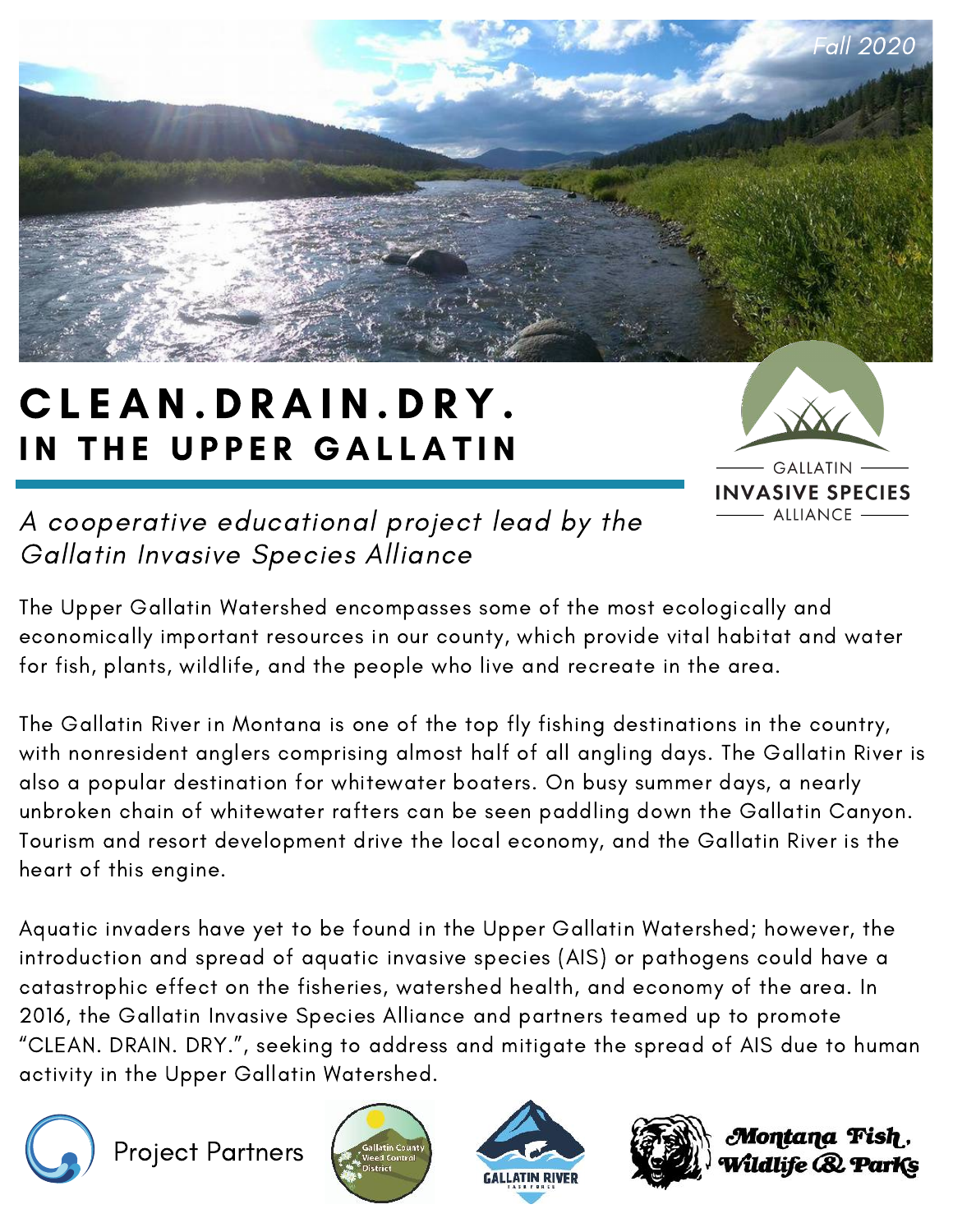## Clean.Drain.Dry. Billboards

In partnership with Gallatin County Weed District, the Alliance and Gallatin River Task Force were awarded a grant from the Department of Natural Resources and Conservation to promote clean recreation on the Gallatin River using billboards along Highway 191. Montana Fish, Wildlife and Parks aided the effort with graphic design assistance.

#### Gallatin Canyon Billboard - May - October

Estimated 52,500 views per week; 1,260,000 views in 6 month period



#### Four Corners Billboard - May - October

Estimated 58,000 views per week; 1,392,000 views in 6 month period

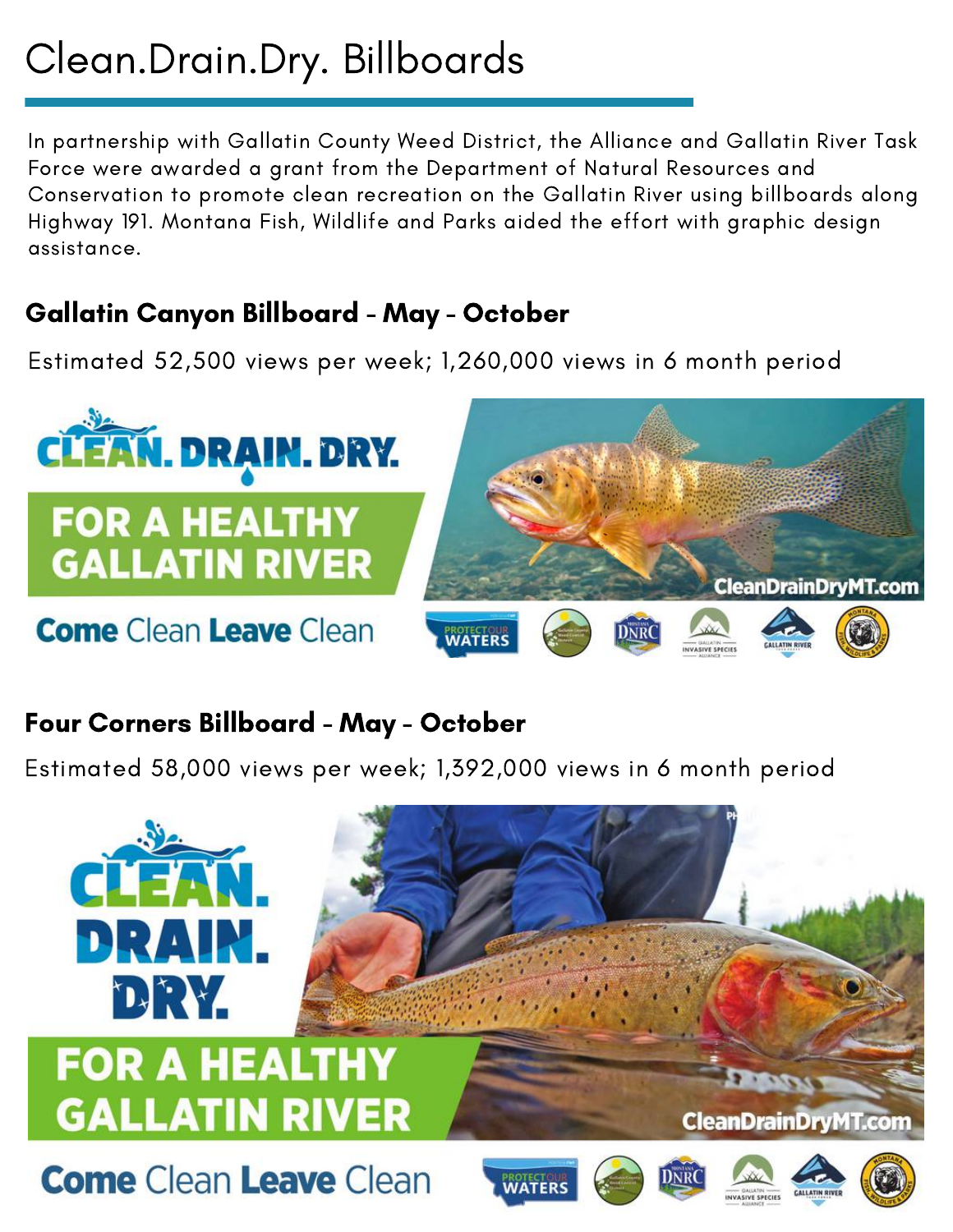# Clean.Drain.Dry. Media Promotions

Building on efforts started in 2017, partners continued outreach in 2020.

#### Outside Bozeman

An advertisement ran in the Outside Bozeman summer edition, reaching 50,000+ readers.

### Explore Big Sky

6 biweekly ads (rotating between two distinct designs) ran from July to September reaching 65,000 readers per issue / 390,000 total.

### Clean.Drain.Dry. Advertorial

The advertorial ran in the July 3rd edition of Explore Big Sky reaching 65,000 readers.

#### Mountain Outlaw Magazine

An advertisement ran in the summer 2020 issue distributed in Montana, Idaho, & Wyoming reaching 550,000 readers.

#### Explore Yellowstone Magazine

An advertisement ran in the summer 2020 issue distributed in Montana, Idaho, & Wyoming reaching 550,000 readers.

#### Town Crier E-News

A Banner ad in Town Crier e-news was placed (at not cost) September 8-10. It linked to our Clean.Drain.Dry. website page.





Gallatin River free of aquatic invasive species!

**INVASIVE SPECIES**